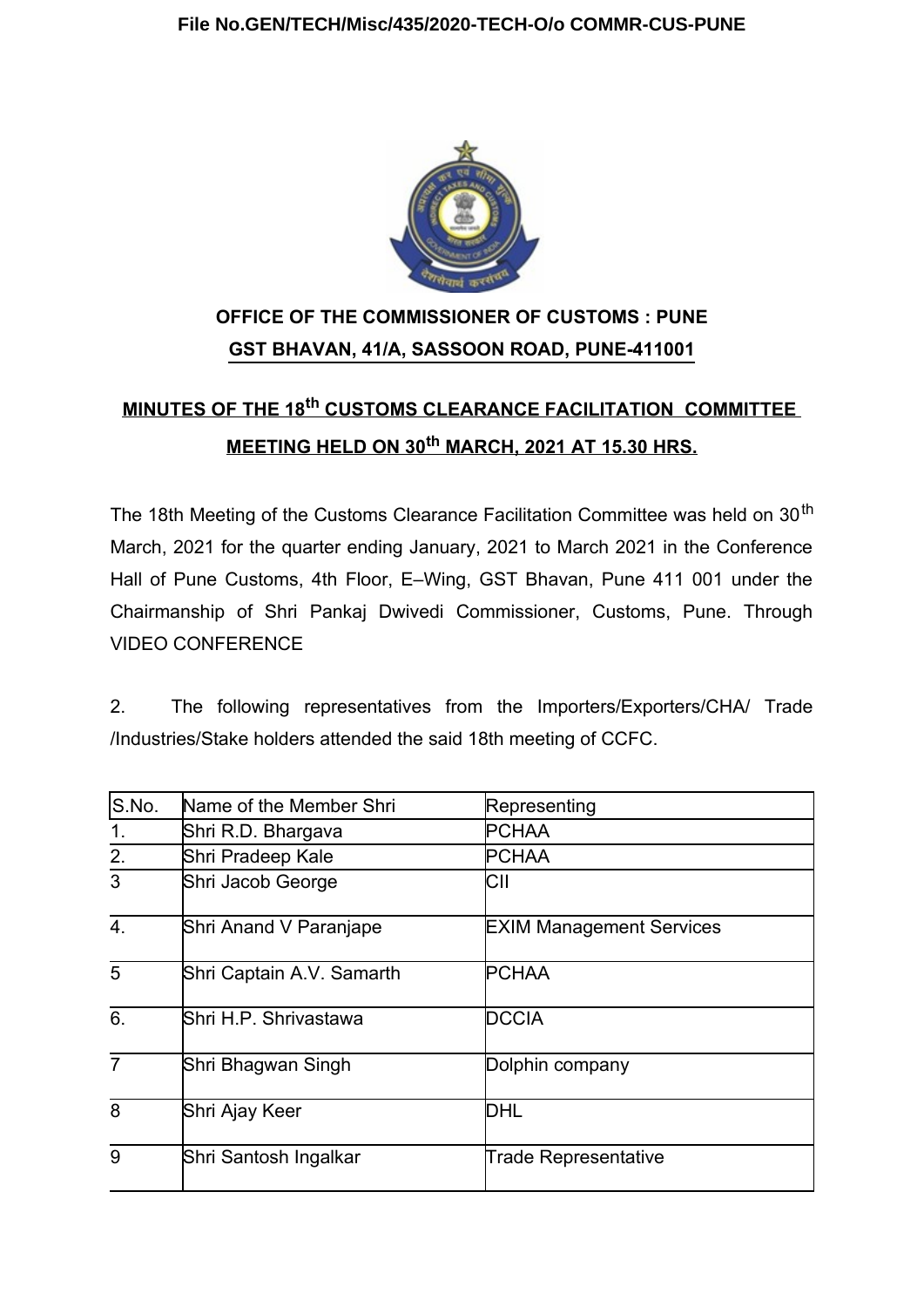| 10 | <b>Shri Jalinder Thite</b> | Trade Representative |
|----|----------------------------|----------------------|
|    |                            |                      |

|                  | S.No Name of the Officer | Designation                                                            |
|------------------|--------------------------|------------------------------------------------------------------------|
| $\mathbf 1$ .    | <b>Shri</b><br>Seshadri  | DhruvalJoint Commissioner, Pune Customs                                |
| $\overline{2}$ . | Shri V.V.Mangaraju       | Joint Commissioner, Pune Customs                                       |
| $\overline{3}$ . | Shri M.S.Shete           | Deputy Commissioner, (Tech)                                            |
| 4.               | lSmt.<br>Dhamija         | Himani Deputy Commissioner, Pune International Airport, Pune           |
| 5.               | Shri Amit Nayak          | Deputy Commissioner, Ratnagiri, Sindhudurg & Dapoli<br><b>Division</b> |
| 6.               | Shri Pancratius Kiro     | <b>Assistant Commissioner TPSC</b>                                     |
| $\overline{7}$   | Shri P.B. Jagtap         | Inspector (Tax Payer's Service)                                        |
|                  |                          |                                                                        |

3. The following Officers from the Department attended the said meeting:

4. Shri P. Kiro, Assistant Commissioner, CCFC welcomed all the committee members and the departmental officers present in the meeting via Video Conferencing and with due regards to the Chairman of the meeting, seeked permission to start the meeting.

5. Shri Dhruva Seshadri, Joint Commissioner, Pune Customs, introduced himself and welcome all. He took up for discussion, the only agenda point of this meeting which was sent be Shri Anand Paranjape of Exim Management which stated as "To ensure that all the Custodians who are there in the jurisdiction of Pune Customs are fully on-boarded and registered on the SCMTR so that the message of SF and ASR can be filed in timely manner. He further asked Shri. Anand Paranjape, if want to add anything on this. Shri. Paranjape mentioned that the container moves from Pune after clearance and if the ICDs are unable to put the stuffing report properly, then the shipping line do not accept the documents without e-gate pass and e-gate pass is generated only after stuffing report. So SCMTR compliance is mandatory and in Inspector role of stuffing report has been disabled by the system to push the SCMTR registration. So all ICD need to ensure compliance under SCMTR registration.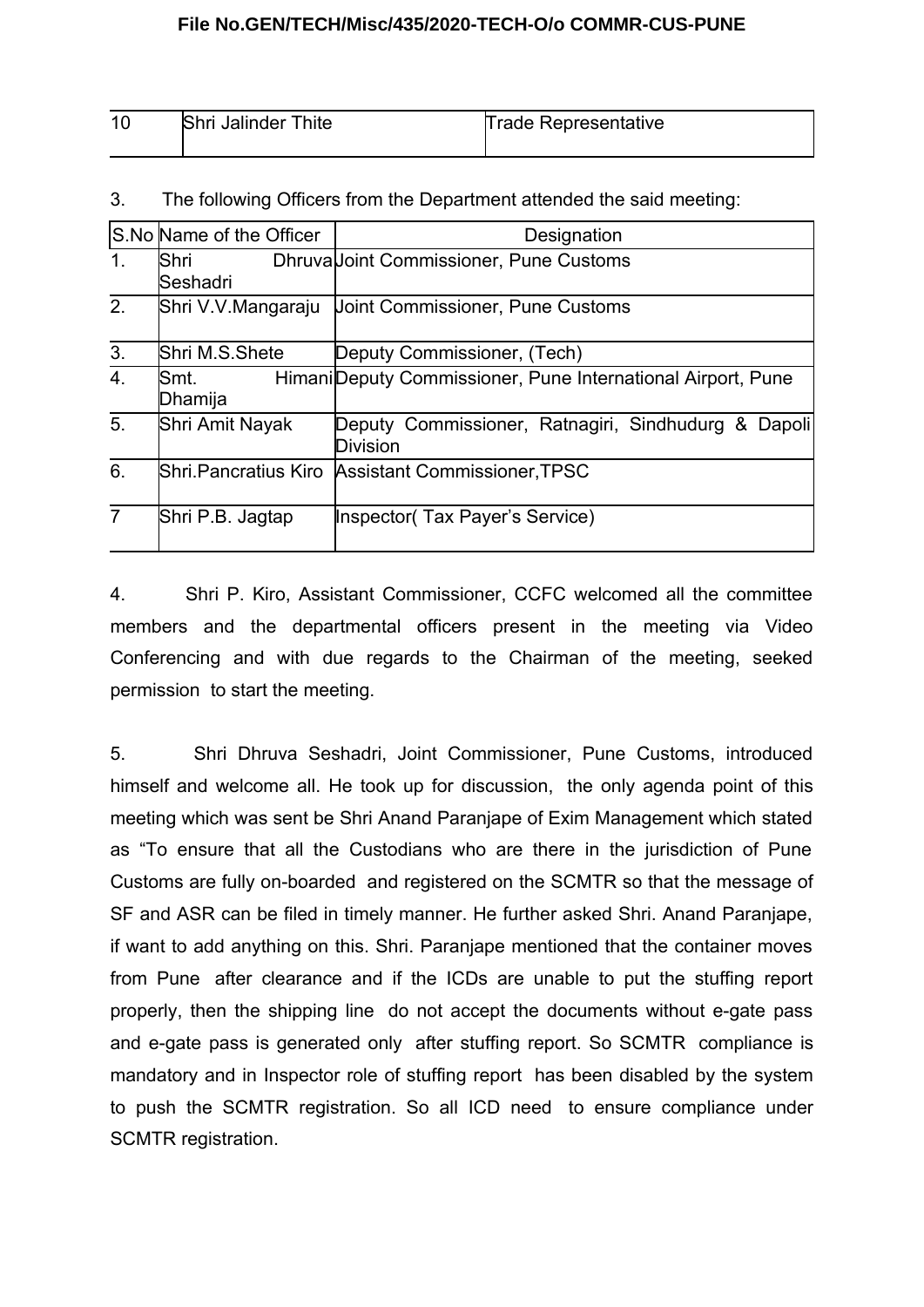6. Shri Dhruva Seshadri Joint Commissioner replied that Pune Customs is already fully on the job to ensure that, in fact with regard to ICD Dighi and ICD Talegaon from where maximum numbers of export happen, they are already working and monitoring their number of massages on daily basis on the preproduction and production environment. As far as Bhamboli is concerned, there are some small technical issues, but that also will be resolved very soon. These are the three main ICD's in Pune which are in operational forms, so Pune Customs is fully on board. If any specific issues they come across then can let us know

7.1 Further, Shri Dhurva Seshadri Joint Commissioner discussed specific issues regarding "CAROTAR" and Self sealing permission which were discussed in the previous CCFC meeting held in December 2020 and expressed its outcome to Trade. As regards CAROTAR, many cases of Bills of Entry case came to notice where FAG raised some doubt and in such cases, Pune Customs was pursuing with the concerned FAG to take a call quickly or refer to PAG so that required action will be taken and the live consignments are not held up.

7.2 As regards "Self Sealing Permission" we had clarified that only the new registrations need to come to us and renewal of old registrations was not required except for the registrations taken prior to January 2018, as already discussed in the previous meeting.

7.3 He also asked to put forth any other point on current issues being faced by the members.

8. Therefore Shri. Pradeep Kale, on behalf of the stake holder put forth the point regarding "faceless assessment on import consignments, at ICDs in Pune". He appreciated the help from Pune Customs and expressed that the Pune Customs officers are always resolving the matter as soon as any delays are there. He further mentioned that, prior to faceless assessment, the clearance time was hardly 1 to 2 days, but now it is normally 4 to 5 days or sometimes the same is 7 to 8 days. Hence he requested to write to D G Systems or system that it should be automatically be diverted to other officers, if not cleared within 8 to 10 hours. Or It should be diverted to the higher authority like AC or DC level, which will help in fast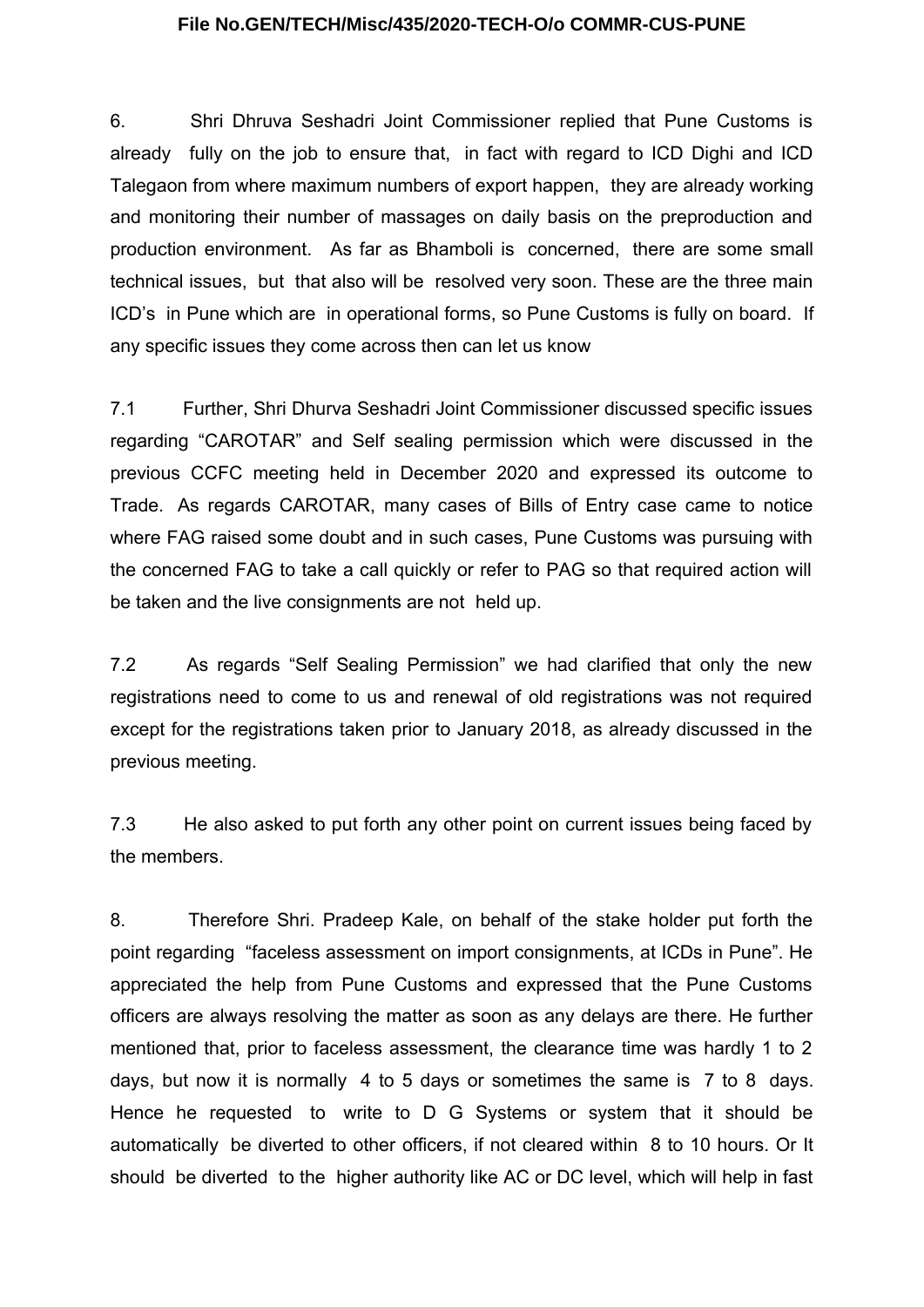clearance. Also he requested that, if it is not cleared within 3 days on faceless assessment, then PAG should recall it and assess the Bills of Entry at PAG level.

9. Shri. Dhruva Seshadri Joint Commissioner has replied that point regarding dwell time had already been expressed previously. He stated that unnecessarily referring bills of entry to PAG based on a time threshold would somewhat defeat the purpose of faceless assessment, and further there are limitations which are placed by the extant Board's Circulars including No. 45/2020 - Customs, where the bills of entry can be recalled back to PAG only in certain situations. Anyhow the issue is noted. He further requested H'ble Commissioner Sir to give his say in the matter.

10. Hon'ble Commissioner, Customs Pune welcomed all and mentioned that Chief Commissioner Madam of Pune Zone was supposed to chair this meeting. However since she was preoccupied in some other work, could not attend and has directed him to chair the meeting. He further said that his issue pointed out by Shri Kale, was also raised in last meeting. He emphasized that dwell time has always been sensitive issue for the department as well as for the assessee and the officers of Pune Customs would help in reducing the dwell time to the maximum extent possible. He informed that in case of specific issues, the trade could escalate the matter through the Turant Suvidha Kendras (TSK) but any recurrent issues need to be raised separately in writing. He informed that Pune Customs would take up such grievances/issues either in its own FAG group (2H-2K) or forward the grievance to the concerned NAC, where that particular Group is being handled. He reiterated that pulling the bills of entry to PAG in case of delay of more than 3 days, can not be done until and unless the Board makes some changes in this regard.

## 11. COMPLIANCE TO THE PARAS RAISED IN THE 17TH CUSTOMS CEARANCE FACILITATION COMMITTEE MEETING HELD ON 23TH DECEMBER, 2020 AT 15.30 P.M.

a. No Para pending for compliance.

12. The Commissioner, thanked all the members for their co-operation in all respects and making themselves available for the CCFC meeting through Video conference.